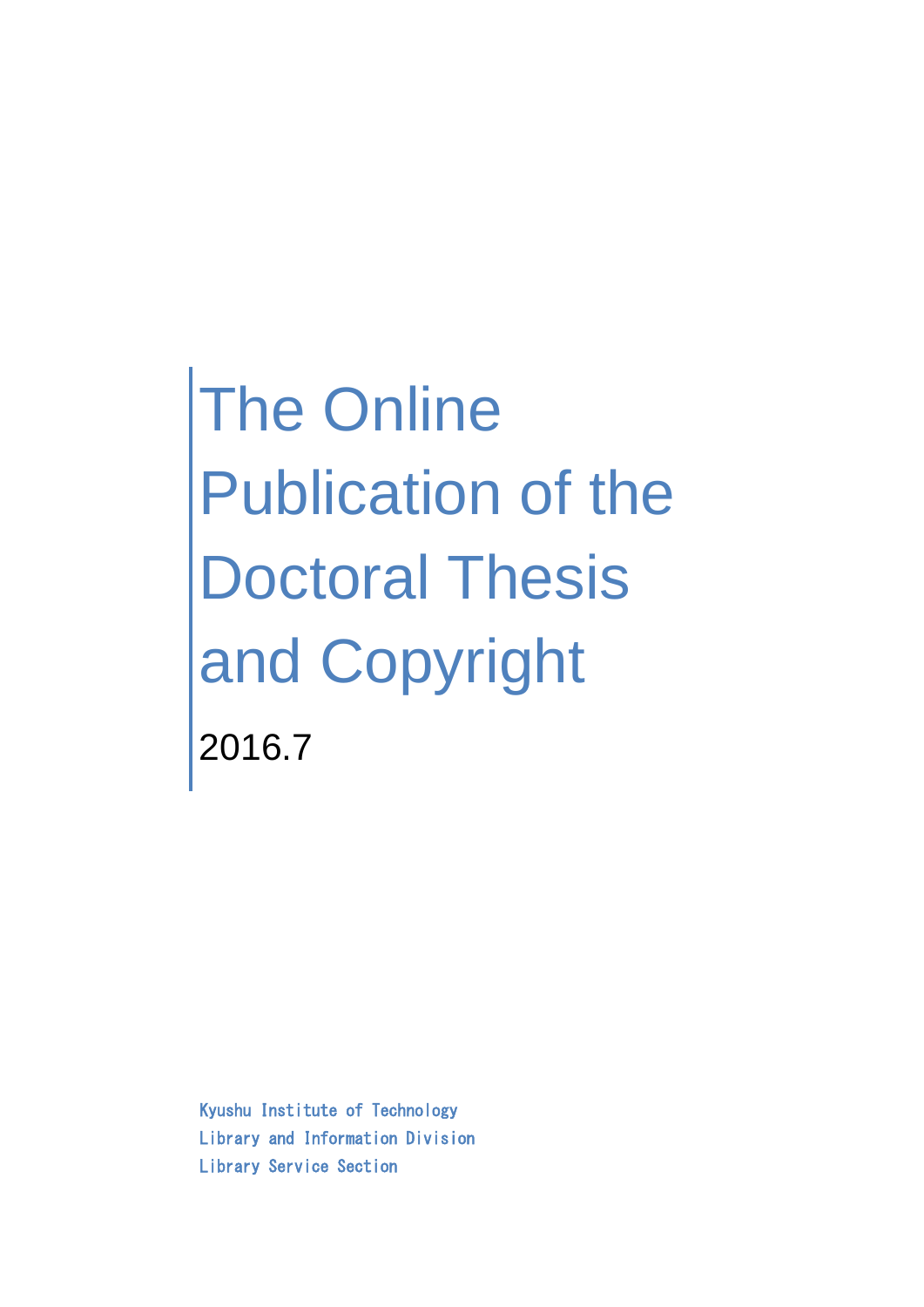# FAQs for Publishing the Doctoral Thesis to the Institutional Repository and Copyright

### 【About Publishing the Doctoral Thesis to the Institutional Repository】

### Q1. Does everyone have to publish the thesis to the KIT Institutional Repository?

A. Under the Degree Regulations of Japan, holders of a Doctorate conferred in or after the academic year 2013 are required to publicize the full text of their doctorate thesis, in principle, over the Internet within a year from the day the degree was conferred. But if there are unavoidable circumstances, it is allowed to publish an abridged version of thesis.

### Q2. What kind of cases are the "Unavoidable Circumstances"?

A. If the circumstances fall under the following four cases.

1) The dissertation contains three-dimensional shapes or other contents incapable of being publicized through the Internet.

2) The dissertation contains other copyrighted work created by another individual who has not yet given the consent for the publication of the dissertation on the internet or the dissertation contains information that should not be made public for the purpose of protecting the personal information of an examinee or observation subject.

3) The whole or part of the dissertation has already been published in a scholarly journal etc. and it's publication through the internet is not authorized under an agreement with the publisher or the dissertation must be kept undisclosed for a certain period for the purpose of filing a patent application.

4) The dissertation contains the content to assume the duty of confidentiality in collaborative and contract research with companies. (Except the case that has the consent of the companies.)

It should be noted, if the "unavoidable circumstances" are no longer applicable/no longer valid, you will need to publish the full text of the doctoral thesis in the KIT institutional repository.

# Q3. What is the abridged version, to be published in place of the full text when there are "unavoidable circumstances"?

A. The contents of the thesis are summarized briefly containing condensed and contracted by using fewer words, yet retaining the overall sense of the thesis. It is different from the abstract.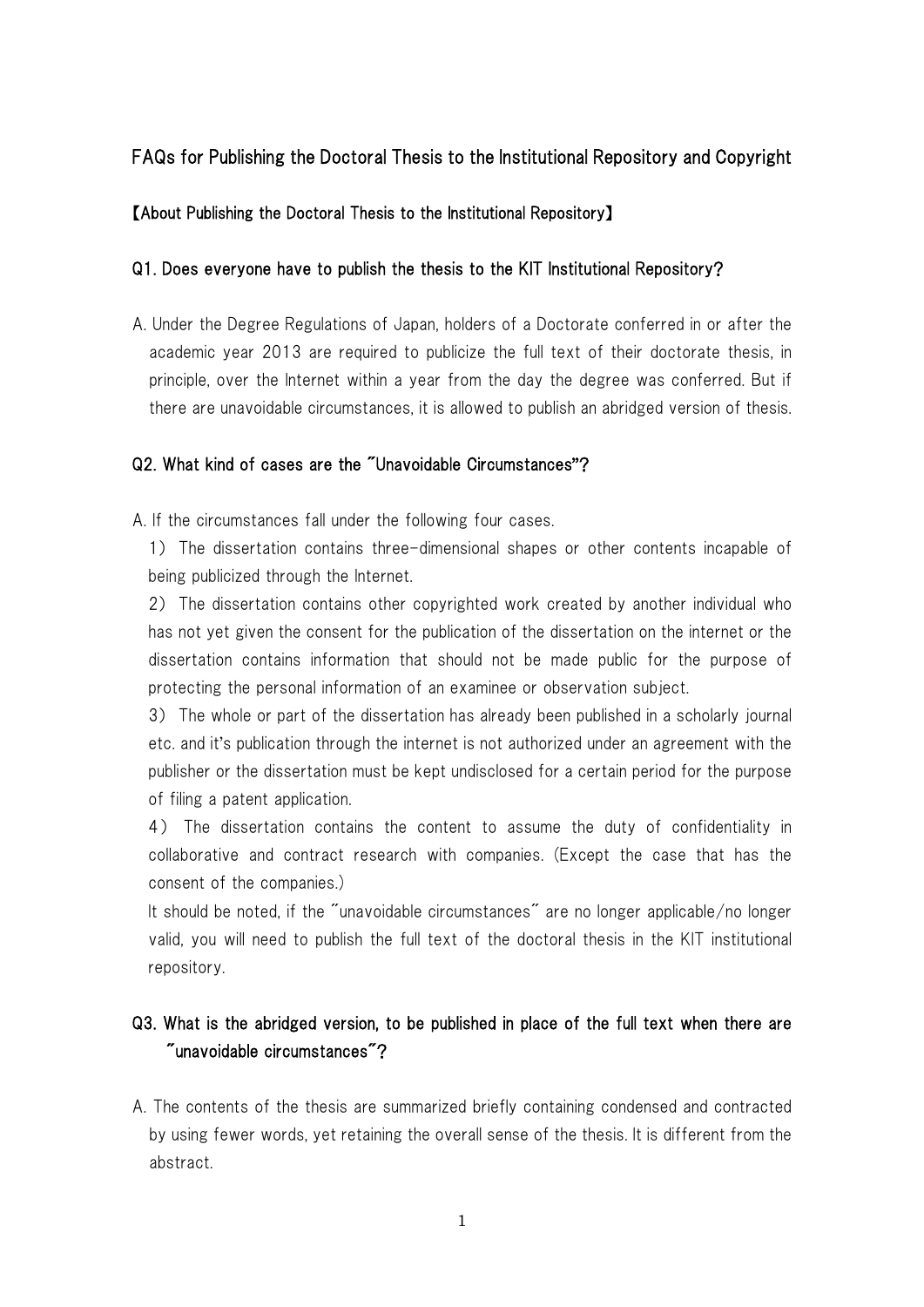## 【About Copyright】

# Q1. Will the copyrights be transferred to the university when publishing in the KIT institutional repository?

- A. Copyright remains with the copyright holder (author or publisher). It will not be transferred to the university. The copyright holder's consent on the following two matters is required. 1 ) Reproducing an electronic version of the author's thesis on the institution's server.(Right of reproduction)
	- 2) Permitting the reproduced thesis accessible online.(Right of public transmission)

# Q2. What happens if I use materials (text, charts, photographs etc.) copyrighted by third person in my work?

A. There are two ways to use materials: as quotations and reproductions. If a quotation is properly made, it is not necessary to obtain authorization of the copyright holder. On the other hand, a reproduction always requires authorization from copyright holder. (However, in some fields, even if you are only taking a quotation it is recommended to obtain the copyright holder's confirmation before publishing web-based publications.)

A proper quotation must fulfill the following requirements (The copyright act of Japan Article 32, 48)

- 1) The document or information to be quoted has already been made public.
- 2) The quotation conforms to fair practice.

\*The quoted part is obviously subordinate to the relevant parts created by the author in his work.

\*The quoted part is made clearly identifiable with quotation marks or by other appropriate means.

3) The scope of the quotation is limited to the extent, reasonable for the purpose of news reporting, critique, research, etc.

\*The quotation is inevitable in the relevant context.

4) The source is clearly indicated.

If you wish to use a work authored by another person in a situation, where the requirements for the quotation are not fulfilled, you must obtain authorization of the copyright holder and if you are willing to publish the dissertation in the institutional repository, it is also necessary to confirm their intention concerning web-based publication.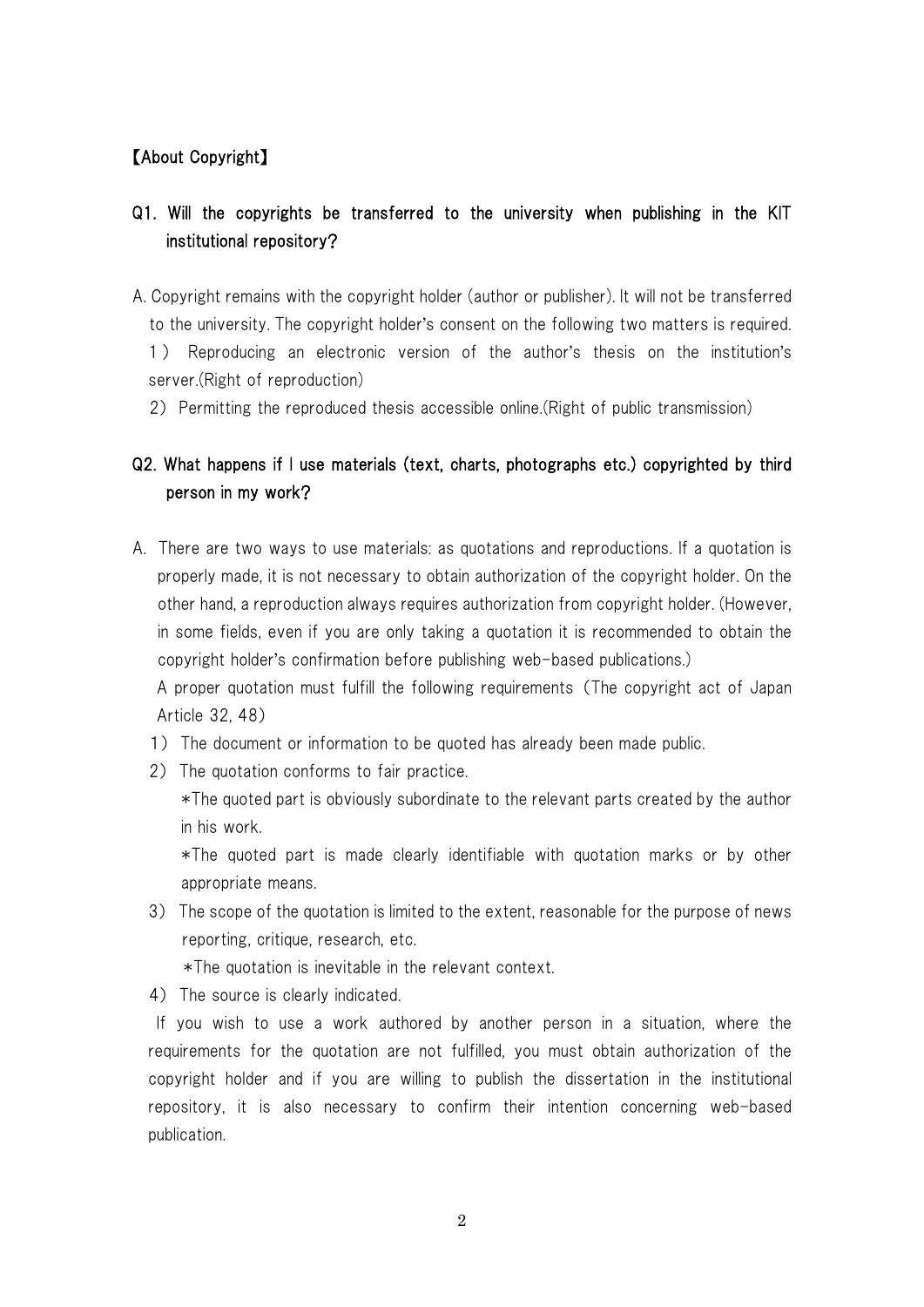## Q3. Can I modify and use the figures, tables and photos copyrighted by third person?

A. You can't modify and use without the permission from the copyright holder.

### Q4. Can I use materials (text, charts, photographs etc.) that I wrote to the other publication?

A. As a general rule, you can use the materials without requesting permission from the copyright holder if it meets the quotation requirements of Q.2.

If you want to reproduce, you must obtain authorization of the copyright holder.

More specific information may be found on the respective publisher's website.

### Elsevier

The author can use their own paper for various academic purposes, such as, for non-commercial purposes.

 $\cdot$ Included in the dissertation  $\cdot$ Re-use of a part or excerpt of the paper to another work http://jp.elsevier.com/authors/author-rights-and-responsibilities#box-id-170489

### American Physical Society

The author has the right to use the article or a portion of the article in a thesis or dissertation without requesting permission from APS, provided the bibliographic citation and the APS copyright credit line are given on the appropriate pages.

There are copyright policies of each publisher/academics society in the following sites.

- 1) SCPJ(Society Copyright Policies in Japan) http://scpj.tulips.tsukuba.ac.jp/
- 2) SHERPA/RoMEO(outside Japan) http://www.sherpa.ac.uk/romeo/

# Q5. Do I have to publicize the full text of my doctorate thesis if the article has been published in open access from another publisher?

A. Yes, you have to publicize the full text of your doctorate thesis again. When you use a journal article or book as your doctorate thesis, you must obtain authorization of the copyright holder (Q4).

# Q6. How about the case that the dissertation is scheduled to be published in the form of a book or as part of a journal?

A. Some publishers do not accept your submission, if the paper has already been publicized in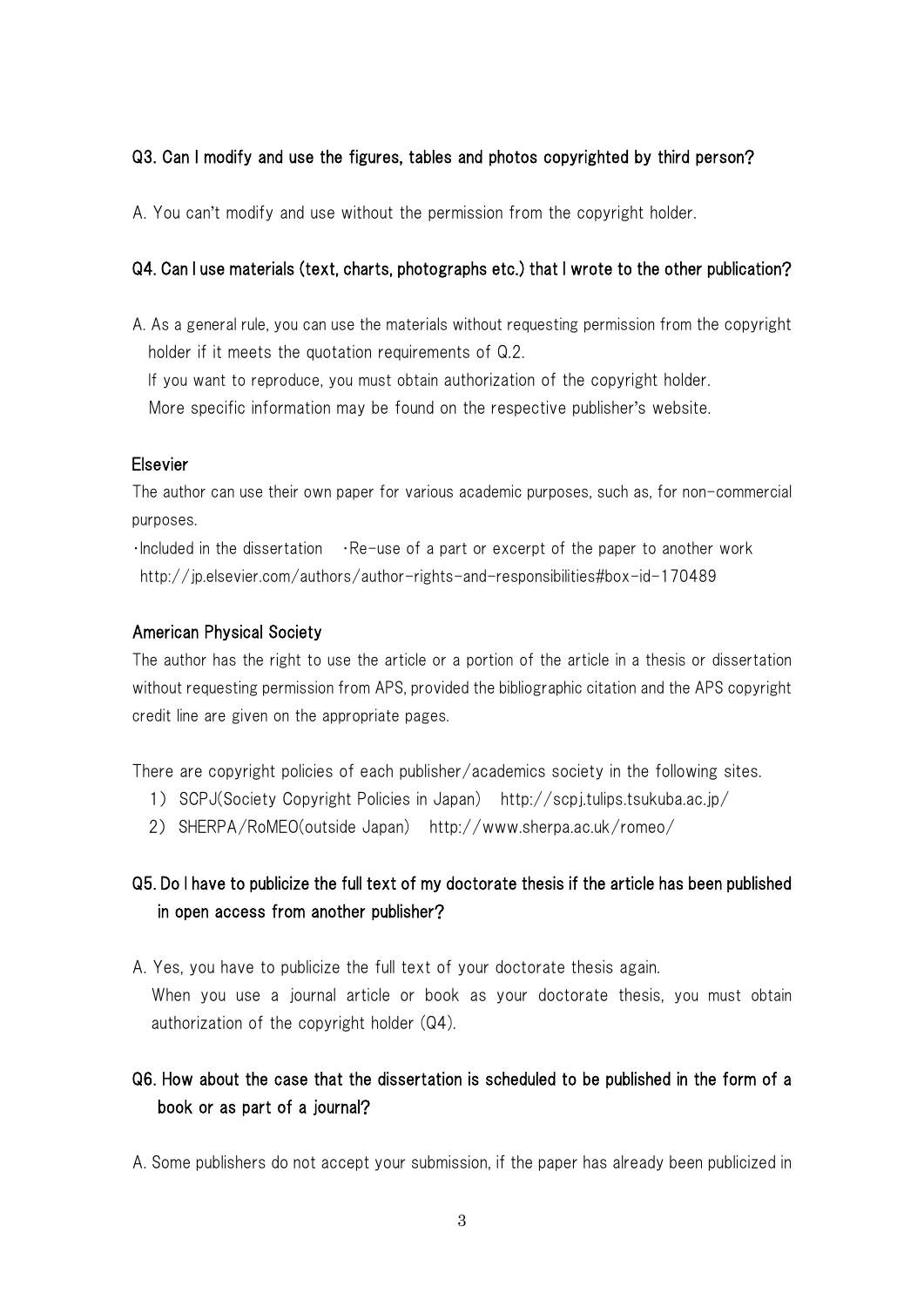the institutional repository. Please check the publishing agreement before posting the dissertation. If the publishers or the academic societies prohibit the publishing of the thesis to the institutional repository, then you will be allowed to publish an abridged version considering the cases as "unavoidable circumstances".

### References

Kurosawa Setsuo. Institutional Repository & Copyright Q&A. Revised ed. (English Version), Hiroshima University Library, 2014, 40p. http://ir.lib.hiroshima-u.ac.jp/00023065, (2016-06-23)

Digital Library Section, Academic Information Team, Information Technology Group, Information Systems Department, The University of Tokyo. Guide for Doctorate Theses and Copyright. 3.2th edition, 2016, 31p. http://hdl.handle.net/2261/55511, (2016-06-23)

### Contact Information

Inquiries about the submission of a doctorate thesis are addressed by Graduate School of Engineering: Graduate School Section tel. 093-884-3084 Graduate School of Computer Science and Systems Engineering: Graduate School Section tel. 0948-29-7520 Graduate School of Life Science and Systems Engineering: Academic and Admissions Section tel. 093-695-6006

Inquiries about the institutional repository or this Guide are addressed by Library and Information Division, Library Service Section tel. 093-884-3073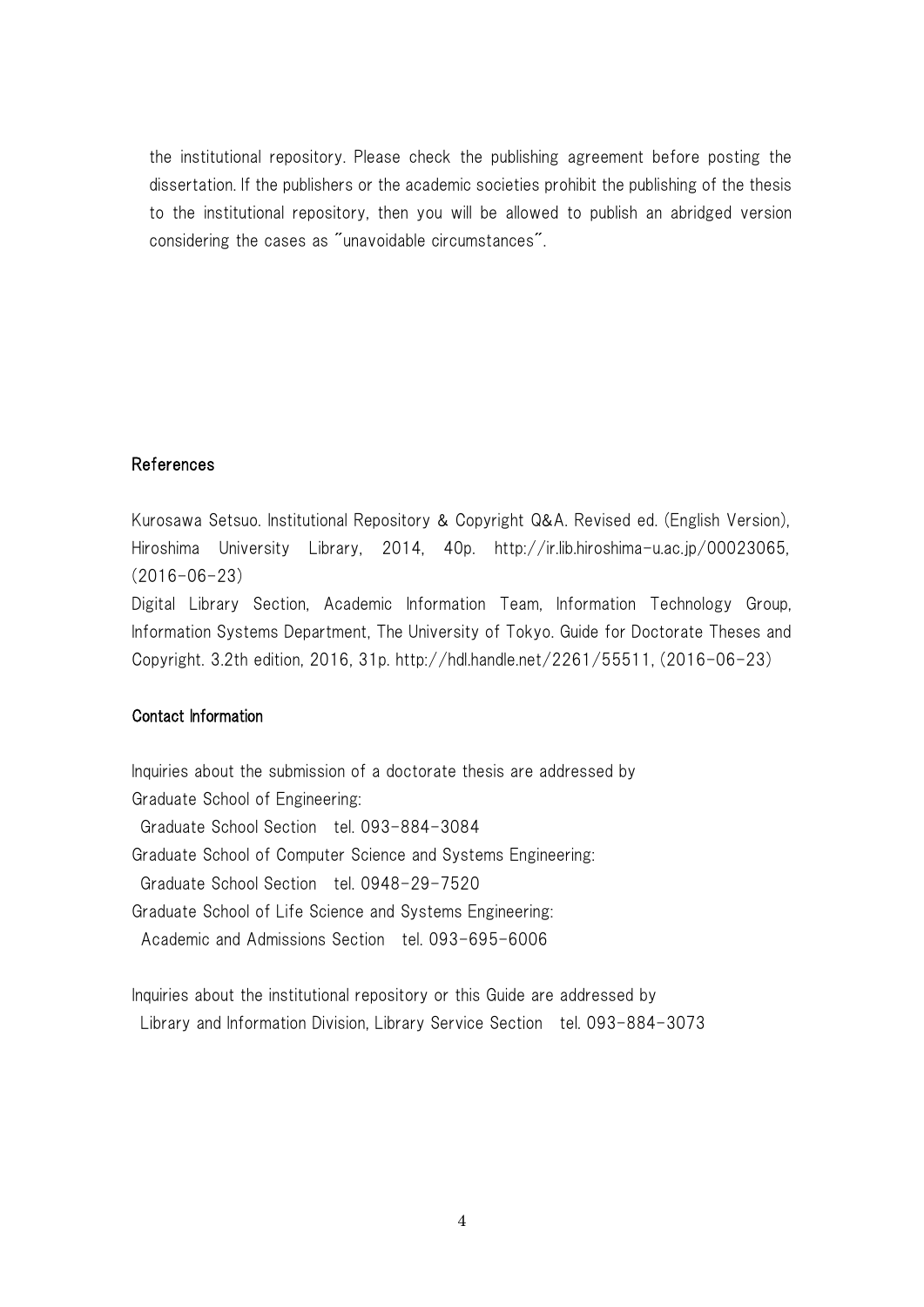(様式A)

#### 博士論文のインターネット公表(九州工業大学機関リポジトリ掲載)確認書

#### 平成 年 月 日

九州工業大学工学府長 殿

| 学位の区分:         | 課程 ・ 論文 |   |   | 学位の種類: 博士 ( |  |  |
|----------------|---------|---|---|-------------|--|--|
| ふりがな<br>名<br>氏 |         |   |   |             |  |  |
| 学位授与予定日        | 平成      | 年 | 月 | 日 (予定)      |  |  |
| 論文題名           |         |   |   |             |  |  |
| 学位取得後          | 住所:〒    |   |   |             |  |  |
| の連絡先           | Tel:    |   |   | Email:      |  |  |

※ 以下の□にチェックしてください。また必要箇所には記入してください。

□【全文の公表】

私が執筆した博士論文(全文)について、インターネット公表に関する権利関係を確認した 結果、公表することに問題はありません。

#### □【論文要約の公表】

私が執筆した博士論文(全文)について、下記事由のため、インターネット公表を保留して ください。

つきましては、要約での公表を希望しますが、下記事由が消滅した際は、所定の報告書(様 式B)と博士論文(全文)を提出いたします。

| 項目           | 保留事由                                                                         | 様式B報告書の<br>提出時期 |
|--------------|------------------------------------------------------------------------------|-----------------|
| 図書出版         | コ出版済み(又は出版予定【平成 年 月予定】)で、出版<br>社の著作権ポリシーを確認した結果、<br>【平成 年 月予定】まで公表することができない。 | 公表が可能と<br>なった日  |
| 学術誌等<br>への掲載 | □掲載済み(又は掲載予定【平成 年 月予定】)で、出版<br>社の著作権ポリシーを確認した結果、<br>【平成 年 月予定】まで公表することができない。 | 公表が可能と<br>なった日  |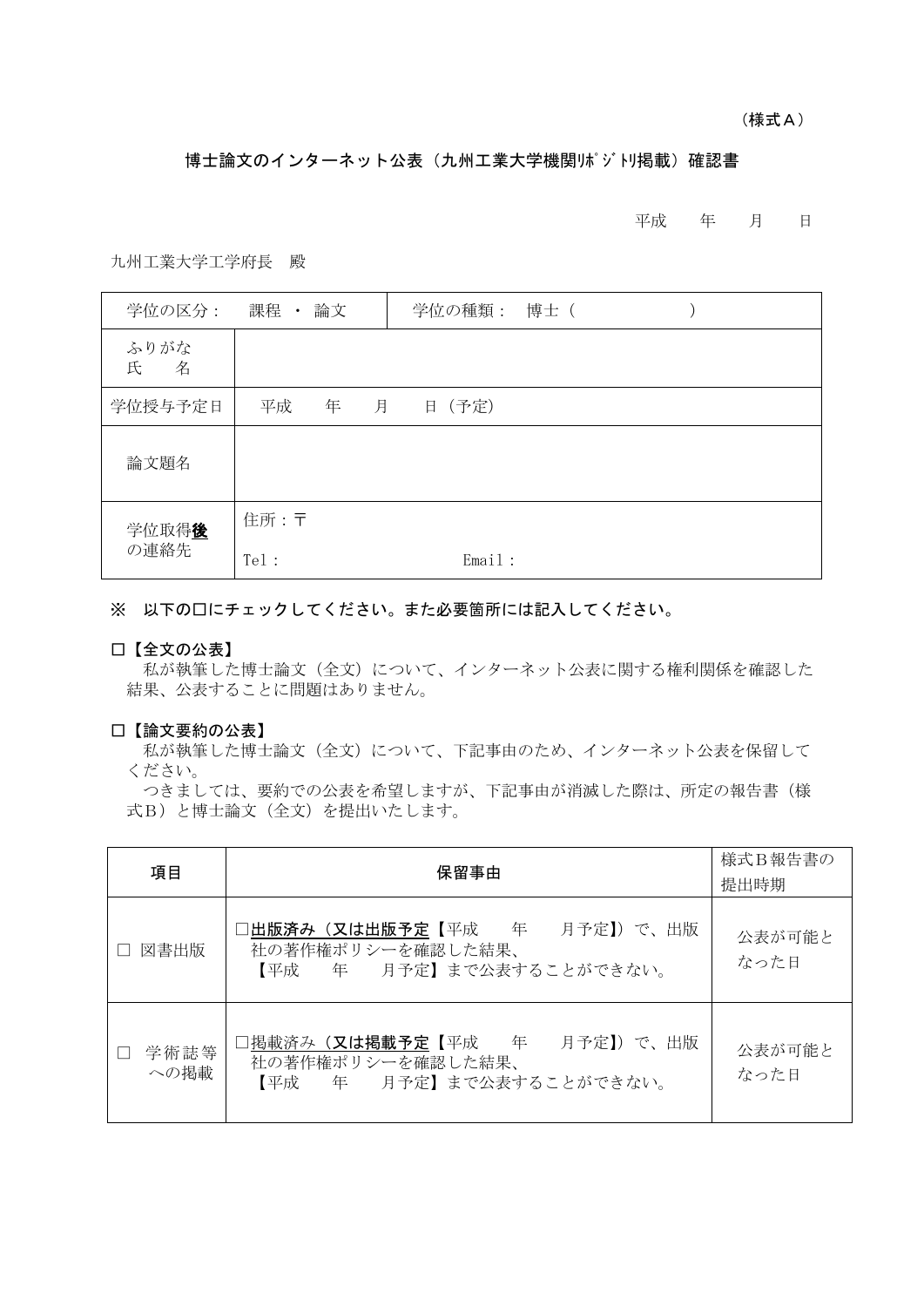| 項目                 | 保留事由                                                                      | 様式B報告書の<br>提出時期 |
|--------------------|---------------------------------------------------------------------------|-----------------|
| □ 特許・実用<br>新案出願    | □ 特許出願予定又は審査中 (出願公開前)<br>【出願(予定):平成 年 月】                                  | 出願公開日           |
|                    | □ 実用新案出願予定又は審査中<br>【出願(予定):平成 年 月】                                        | 登録日             |
| □ 共同研究 •<br>受託研究関係 | □ 博士論文が、企業等との共同・受託研究において、守秘義務<br>を負う内容が含まれるため<br>【平成 年 月予定】まで公表することができない。 | 公表が可能と<br>なった日  |
| □ その他の<br>事由       | (具体な事由を記載してください)                                                          | 事由の消滅日          |

【その他の事由記入例】

・博士論文が立体形状による表現等を含み、インターネット公表ができない。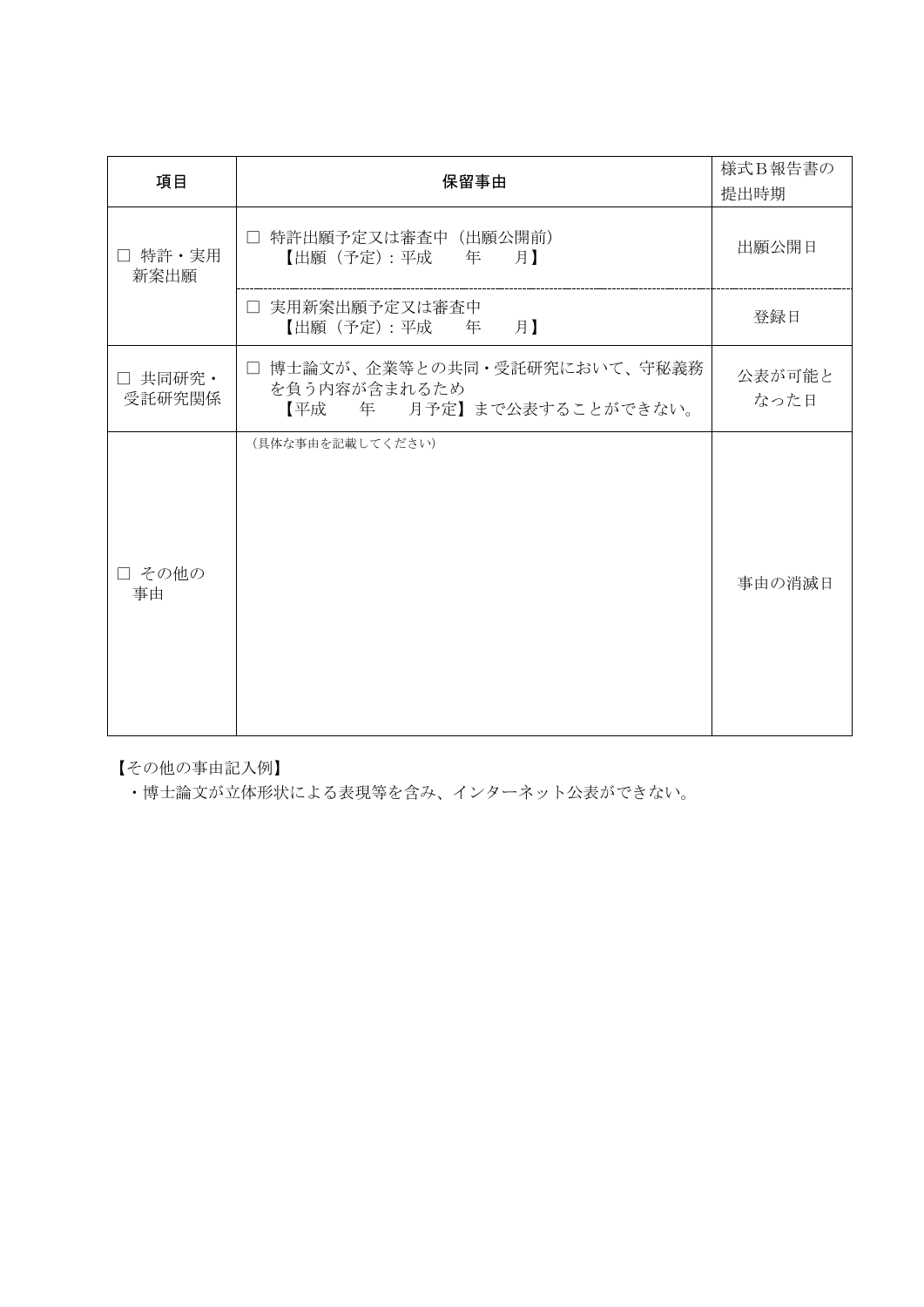Form 1

## Academic Repository Consent Form (Doctoral Thesis)

 $\overline{\phantom{a}}$ Day ,  $\overline{\phantom{a}}$ Month , 20 \_\_ Y e a r

To: The Director of Kyushu Institute of Technology Library

|                                 | Author (signature) |
|---------------------------------|--------------------|
| Academic Supervisor (signature) |                    |

 I hereby request to have my thesis (or thesis abstract) deposited in the Kyushu Institute of Technology Academic Repository in accordance with the provisions stipulated in Article 20 of this university's Regulations on Academic Degrees and grant permission to make said thesis (or thesis abstract) electronically available to the public under the terms of Kyushu Institute of Technology Academic Repository Publication Utilization Consent Conditions (Thesis).

|                                                     |                                  |                                                                          | Details        |        |             |                                                                                                                                                                        |  |
|-----------------------------------------------------|----------------------------------|--------------------------------------------------------------------------|----------------|--------|-------------|------------------------------------------------------------------------------------------------------------------------------------------------------------------------|--|
| Title                                               |                                  | (Japanese)                                                               |                |        |             |                                                                                                                                                                        |  |
|                                                     |                                  | (English)                                                                |                |        |             |                                                                                                                                                                        |  |
|                                                     | Key words                        |                                                                          |                |        |             |                                                                                                                                                                        |  |
|                                                     | (Approximately $5~6$ ).          |                                                                          |                |        |             |                                                                                                                                                                        |  |
| Author Information:<br>Name                         |                                  |                                                                          |                |        |             |                                                                                                                                                                        |  |
|                                                     | Faculty                          |                                                                          |                |        | Departments |                                                                                                                                                                        |  |
|                                                     | Student No.                      |                                                                          |                |        |             |                                                                                                                                                                        |  |
| Contact:                                            | Address                          |                                                                          |                |        |             |                                                                                                                                                                        |  |
|                                                     | <b>Phone Number</b>              |                                                                          |                | E-mail |             |                                                                                                                                                                        |  |
|                                                     | Degree Conferral Date (schedule) |                                                                          | D a y          | Month  | Year<br>20  |                                                                                                                                                                        |  |
| Date of Release                                     |                                  |                                                                          | D a y<br>After | Month  | Year<br>20  |                                                                                                                                                                        |  |
| *Please fill in the date if there is specification. |                                  |                                                                          |                |        |             |                                                                                                                                                                        |  |
| Remarks                                             |                                  | Please check the box if the following applies to you.                    |                |        |             |                                                                                                                                                                        |  |
|                                                     |                                  | $\Box$ Due to unavoidable circumstances acknowledged by relevant faculty |                |        |             |                                                                                                                                                                        |  |
|                                                     |                                  | and/or professors meeting, I am submitting an abstract of the doctoral   |                |        |             |                                                                                                                                                                        |  |
|                                                     |                                  |                                                                          |                |        |             | thesis instead of the thesis itself to be released to the public.<br>u ation is used only for uslavent numeroes of Venedy. Leatitute of Technology, Assolutio Democity |  |

※Your Information is used only for relevant purposes of Kyushu Institute of Technology Academic Repository.

## Contact

Repository Manager, University Library,

Kyushu Institute of Technology

Ext. 3073 (Tobata campus) Email:kyutacar@jimu.kyutech.ac.jp Information HP: http://www.lib.kyutech.ac.jp/kyutacar/

| For internal use of the library |                                 |  |          |  |  |               |  |  |         |        |  |
|---------------------------------|---------------------------------|--|----------|--|--|---------------|--|--|---------|--------|--|
| 番号                              | $\hspace{0.1mm}-\hspace{0.1mm}$ |  | 受付日      |  |  | 登録日           |  |  | handle  | 10228/ |  |
| 授与年度                            | 平成                              |  | 年度 学位記番号 |  |  | 工 / 情工 / 生工 ) |  |  | 博 (甲/乙) | 第      |  |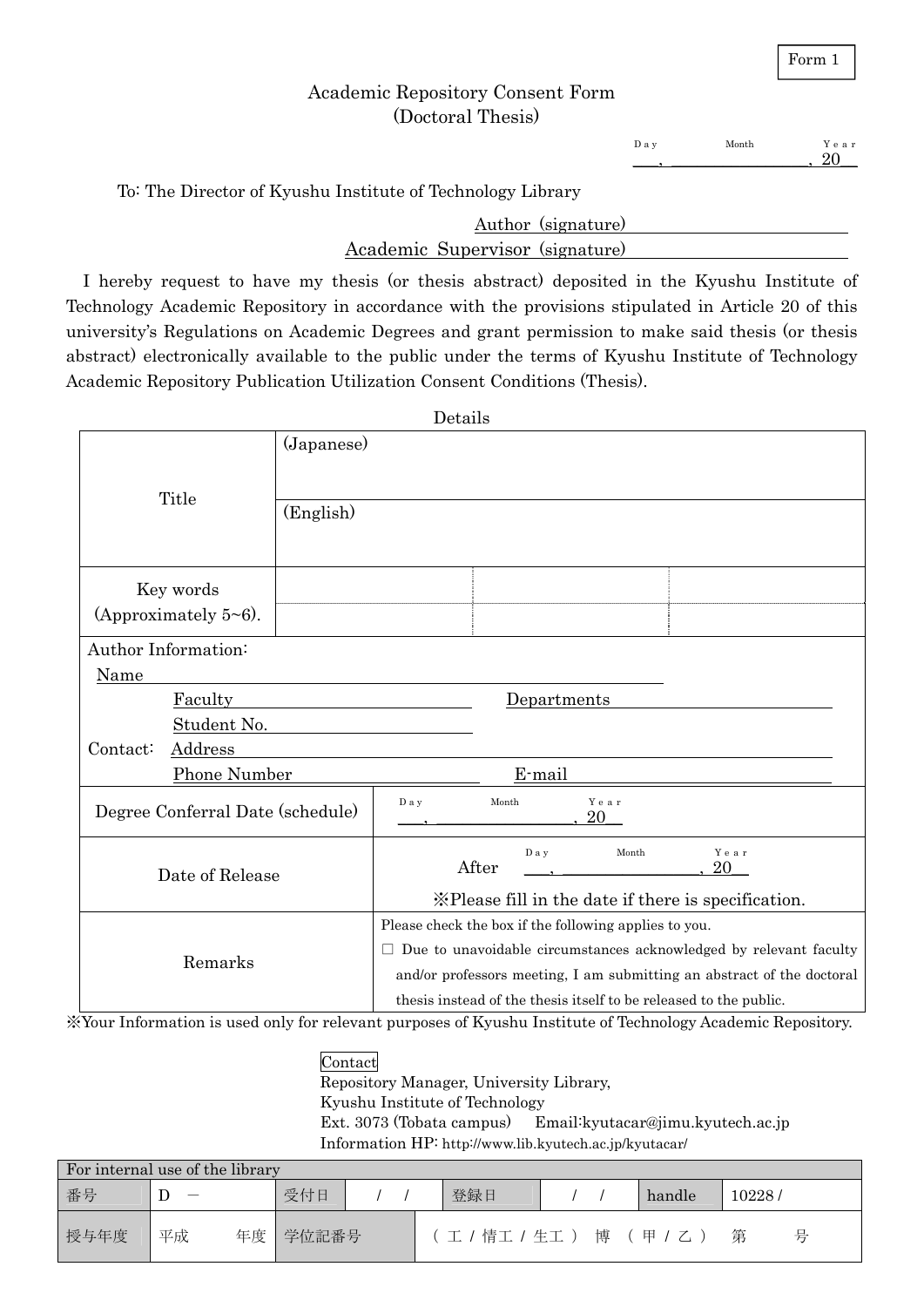### Kyushu Institute of Technology Academic Repository Publication Utilization Consent Conditions (Doctoral Thesis)

## **Objective**

1. Kyushu Institute of Technology has, in accordance with the provisions stipulated in Article 20 of the Kyushu Institute of Technology Regulations on Academic Degrees, set forth necessary matters in regard to making a doctoral thesis available to the public through the Academic Repository of the university which awarded the individual who was conferred a doctoral degree said doctoral degree.

## Public Access

- 2. Kyusyu Institute of Technology Library (hereinafter referred to as the "Library") reproduces digital doctorial theses and their associated documents (hereinafter "Doctoral Theses") on a server and makes these materials accessible to the public.
- 3. Doctoral Theses shall be freely accessible on a standard computer environment on an information network.
- 4. Doctoral Theses can be searched using bibliographical information.

## Terms of the use of doctoral theses

- 5. The Library observes following regulations concerning the use of Doctoral Theses.
	- (1) No modification in the article and/or the title may be made. However, parts that cannot be displayed properly in the condition of 4. may be abbreviated or displaced.
	- (2) The author's name and copyright notice are included in electronic data.
	- (3) The use of electronic data (printing/downloading) is limited to only research, teaching and study purposes.
- 6. Doctoral Theses are disseminated both within and outside of Kyushu Institute of Technology.
- 7. Doctoral Theses shall be released in full.
- 8. The Library shall not impose any kind of fees for the use of the Doctoral Theses (e.g. licensing fees, pay-per-view fees).
- 9. The Library assumes no responsibility for the use of the Doctoral Theses.

## Sending data to the National Diet Library

10. The Library shall send Doctoral Theses data upon receiving notice from the National Diet Library. The National Diet Library shall make the data available for use, which includes viewing and photocopying, in accordance with the provisions stipulated in the National Diet Library Law and copyright law.

## Consent to use copyrighted work

- 11. Once the author has given consent to deposit his/her article in the repository, the author shall grant the Library and/or the National Diet Library permission to exercise the "right of reproduction" and the "right of public transmission".
- 12. Where there are other copyright holders, the author is required to obtain their consent.
- 13. To avoid conflict concerning copyright when using Doctoral Theses, the author is required to consult with any other parties involved in advance.

## Alternation of consent conditions

14. Authors who wish to alter these terms of permission for release to the public must apply for change to the Library and include the reason.

## **Others**

15. Any matter not covered by these conditions shall be determined through consultation between the author and the Library as necessary.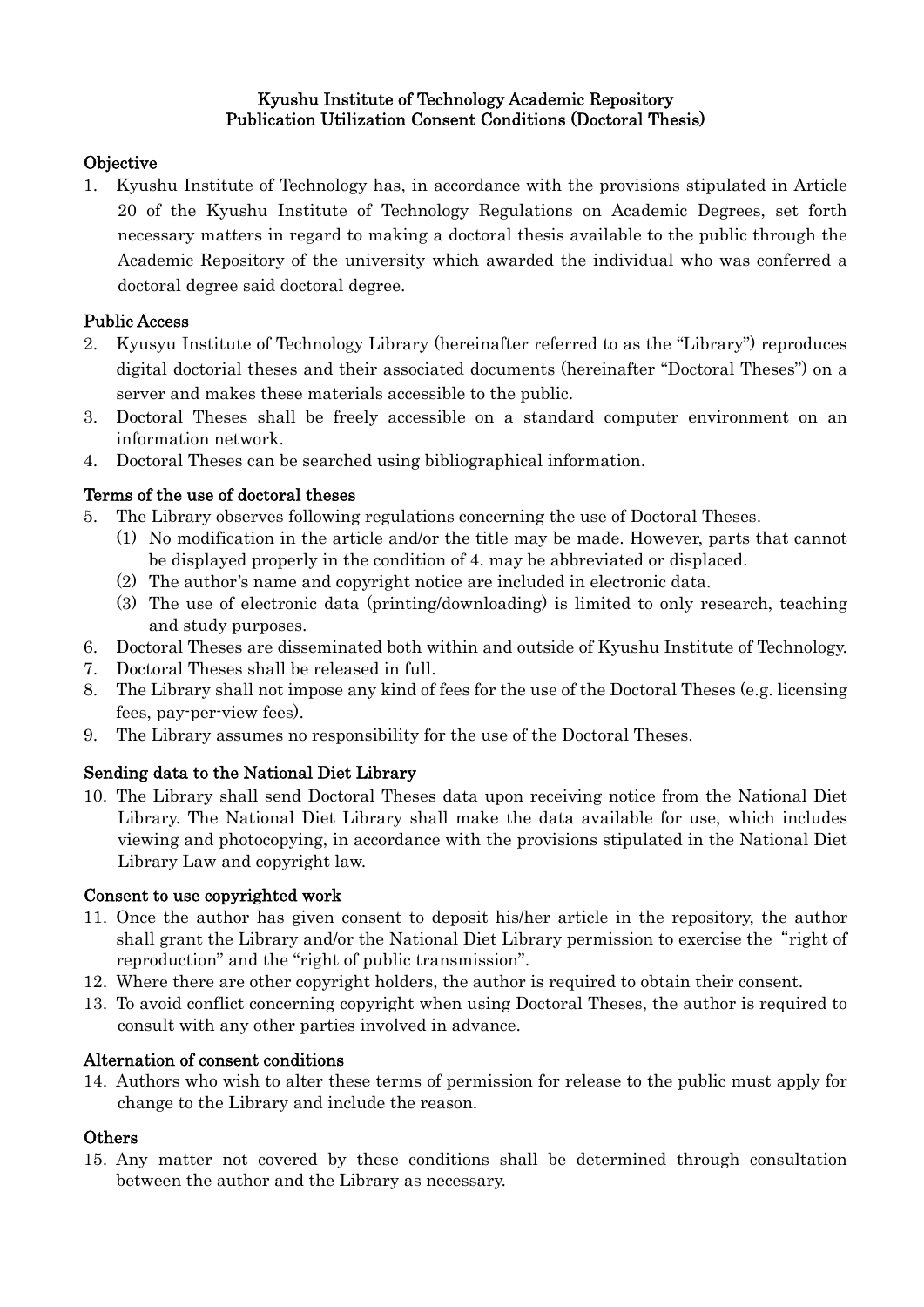(様式B)

博士論文のインターネット公表(九州工業大学機関リポジトリ掲載)の保留事由に係る報告書

平成 年 月 日

九州工業大学工学府長 殿

| 学位の区分          |      | 課程 · | 論文 |   | 学位の種類  | 博士<br>$\sqrt{2}$ |  |
|----------------|------|------|----|---|--------|------------------|--|
| 学位授与日          | 平成   | 年    | 月  | 日 | 学位記番号  |                  |  |
| ふりがな<br>名<br>氏 |      |      |    |   |        |                  |  |
| 論文題名           |      |      |    |   |        |                  |  |
| 現在の            | 住所:〒 |      |    |   |        |                  |  |
| 連絡先            | Tel: |      |    |   | Email: |                  |  |

私が執筆した博士論文(全文)について、インターネット公表の保留事由については、以下の とおりとなりしましたので報告します。

(以下の□にチェックしてください。また必要箇所には記入してください。)

### □【図書出版、学術誌等掲載】

| 項目     | 報告内容                     | 出版社等の著作権ポリシーの確認結果 |  |
|--------|--------------------------|-------------------|--|
|        | □ 出版しなかった。               | (全文の公表となります)      |  |
| 図書出版   | 出版済み<br>(※出版状況は下記のとおり)   | □ 公表が可であることを確認。   |  |
| 学術誌等への | □ 投稿しなかった。<br>□ 掲載されなかた。 | (全文の公表となります)      |  |
| 掲載     | 掲載済み<br>(※掲載状況は下記のとおり)   | □ 公表が可であることを確認。   |  |

### □【特許・実用新案出願】

| 項目            | 報告内容                                                                            | 公表方法について        |
|---------------|---------------------------------------------------------------------------------|-----------------|
| 特許・実用新案<br>出願 | 特許を出願しなかった。<br>□ 出願公開済み【平成 年<br>月】<br>□ 実用新案を出願しなかった。<br>審査結果確定済み【平成<br>年<br>月】 | (全文の公表となり<br>ます |